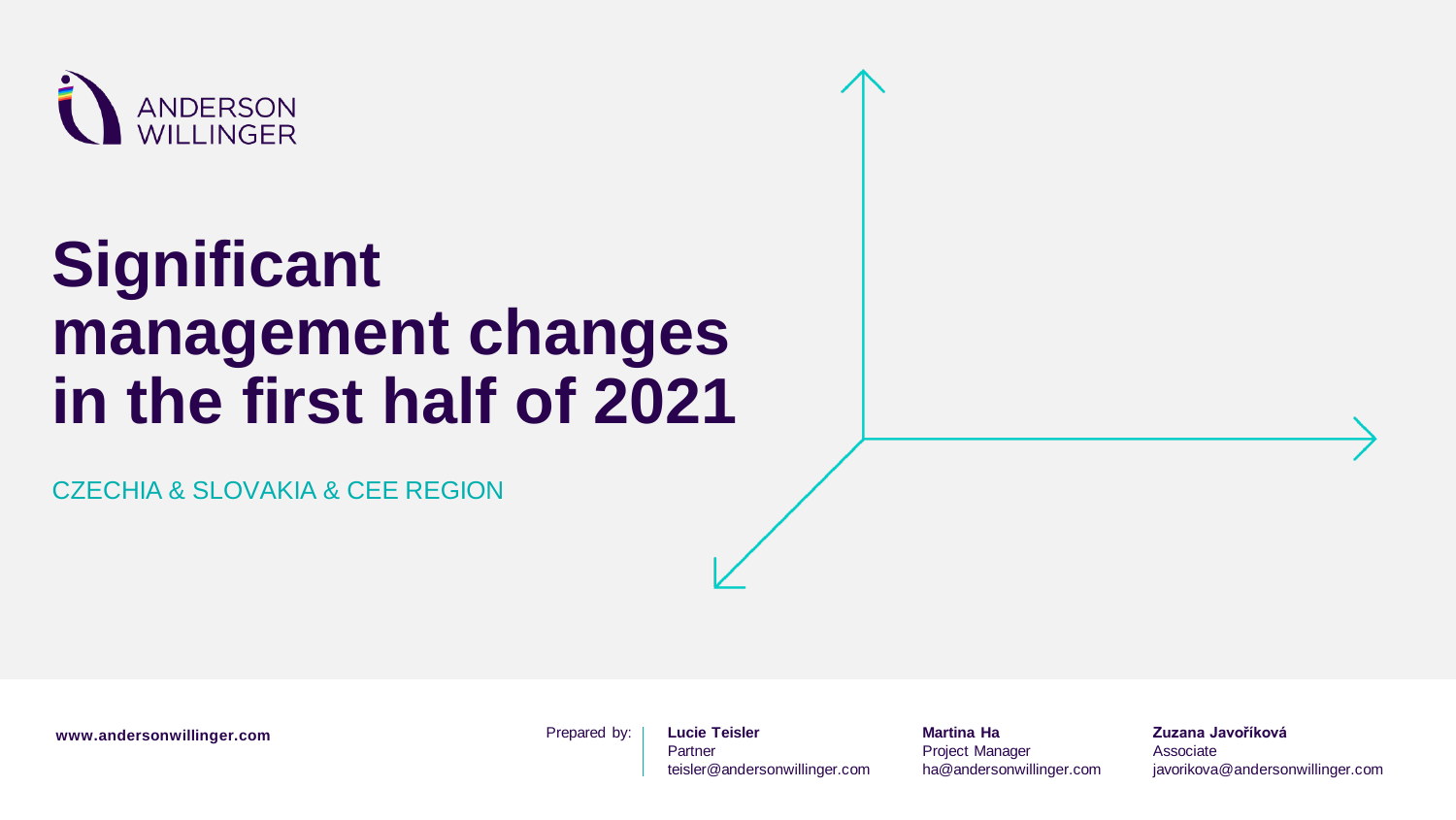#### **KEY FIGURES IN THE FIRST HALF OF 2021 IN STATS**

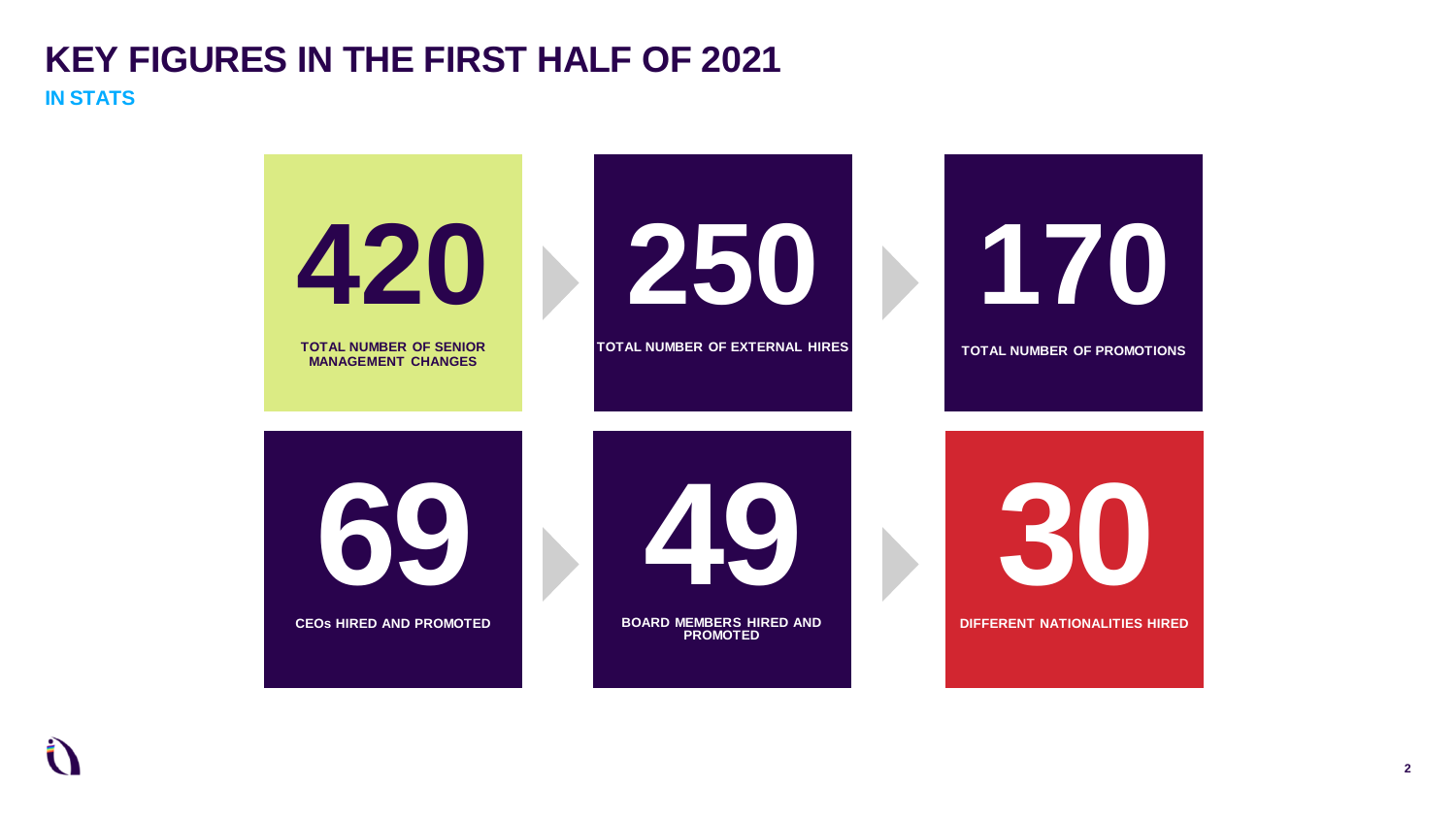## **HIRING TRENDS OVER TIME**

**IN THE FIRST HALF OF 2021**

**Total number of management changes raised by 9%.**

**Number of management changes by months in 2021 and 2019 showed similarities besides the difference of an increase starting in May 2021.**





**"The labor market is becoming active again.**

**Corporations have been hiring "drivers" the most, followed by small and medium local companies and start-ups.**

**Companies have inclined to hire more junior leaders compared to previous years."**

> **Lucie Teisler, Partner Anderson Willinger**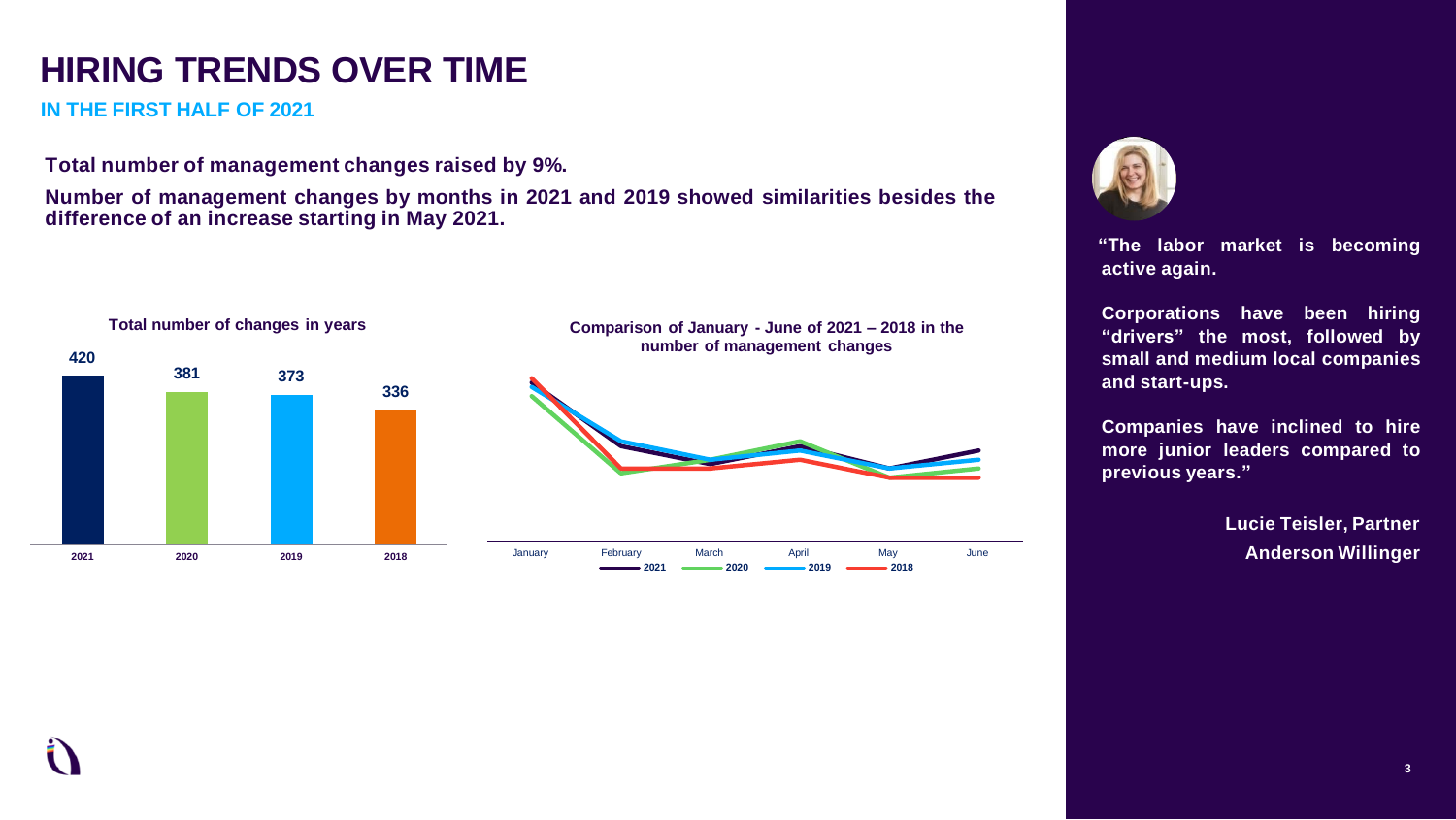### **TOP MANAGEMENT CHANGES CZECHIA**

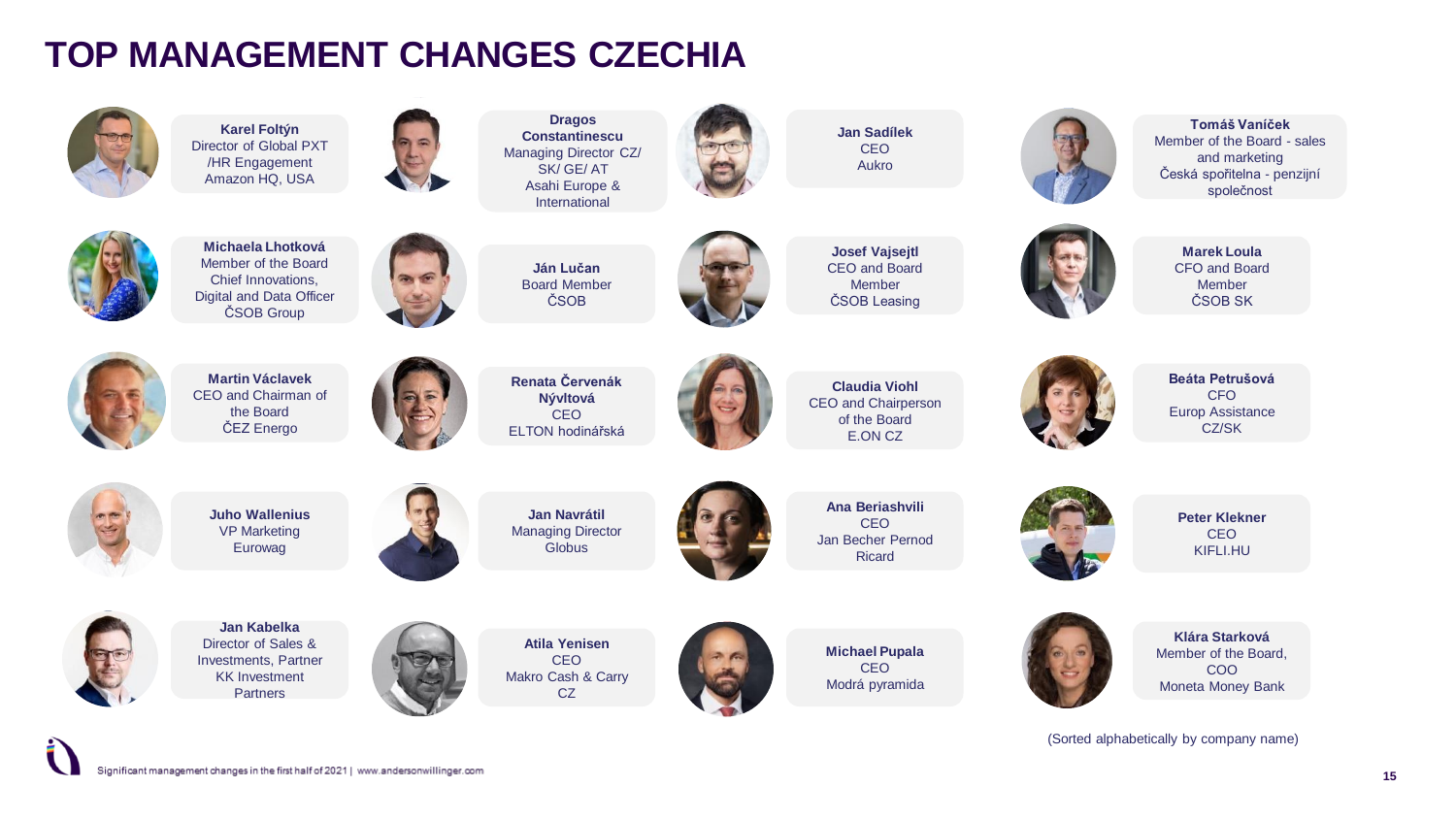### **TOP MANAGEMENT CHANGES CZECHIA**



**Lubomír Vystavěl** Country Manager NN Investment Partners B.V., Czech Branch.



**Marek Ditz** Project Partners Banka Partners Financial Services



**Petr Kovařík** Member of the Board, **Strategy** Pražská plynárenská

**Martin Pacovský** Chairman of the Board Pražská plynárenská



**Jiří Antoš** Chief Commercial Officer / Board Member Raiffeisen stavební spořitelna



**Jakub Petřina** Group Chief Marketing **Officer** Rohlik Group

**Erik Lundgren** CEO ROCHE



**Karol Jakubek** Managing Director ROSSMANN Czech Republic



**Miroslav Řezníček** Chairman Of The Board Of Directors, General Manager Servodata





**Maren Gräf** Member of the Board, Human Resources Škoda Auto



**Peter Gažík** CEO TELENOR Hungary



**Marek Sláčík** Executive Director TMT CEE PPF



**Katarína Navrátilová**  CEO Tesco Stores CZ



**Maximiliano Bellassai** CCO T-Mobile



**Marek Bártek** Board Member, Retail UNIQA pojišťovna



**Peter Socha** Board Member, UNIQA pojišťovna



**Jan Vinter** Board Member UNIQA pojišťovna



**Veronika Brázdilová** Vice President Vodafone Business Vodafone CZ

(Sorted alphabetically by company name)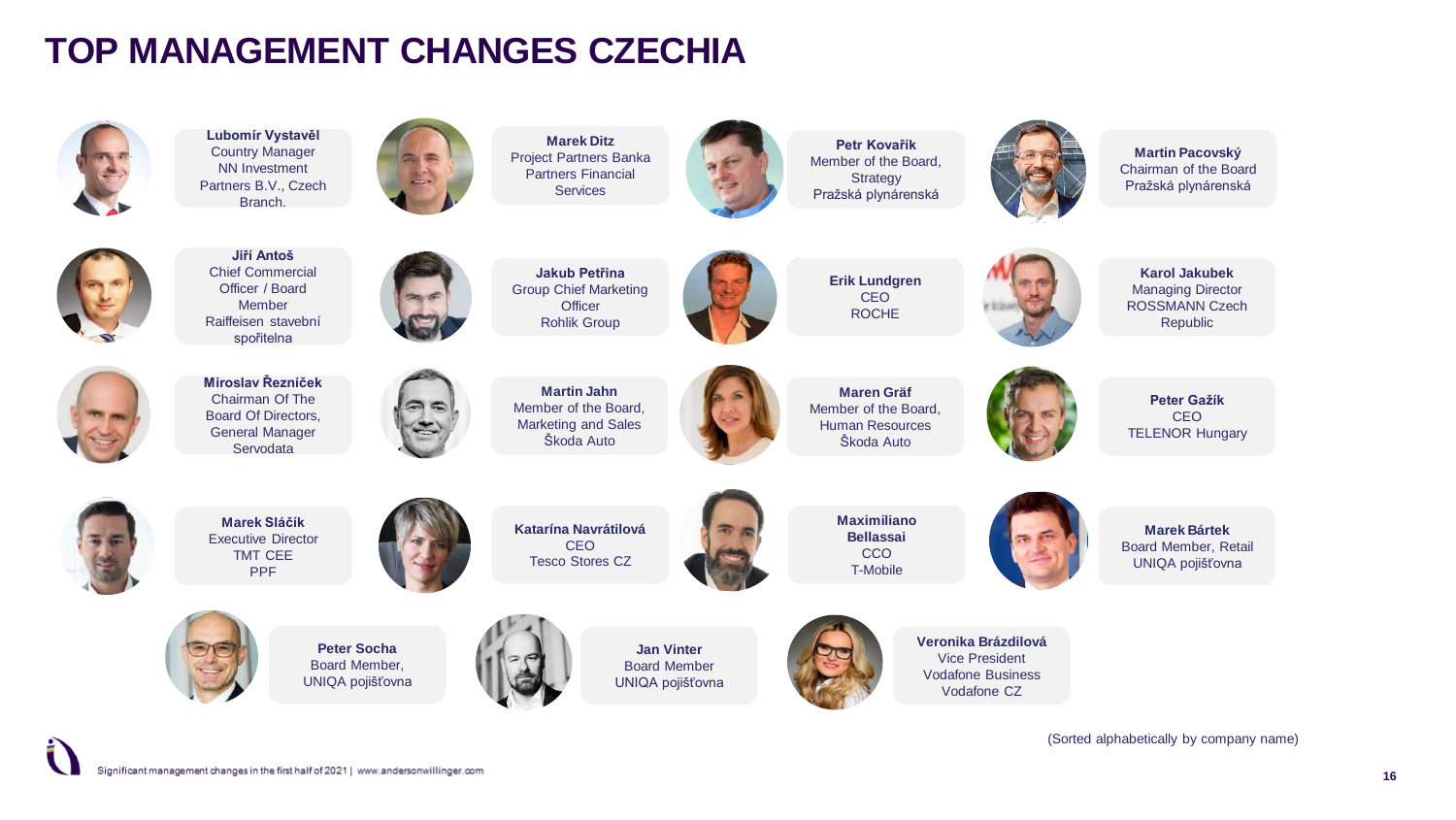### **TOP MANAGEMENT CHANGES SLOVAKIA**

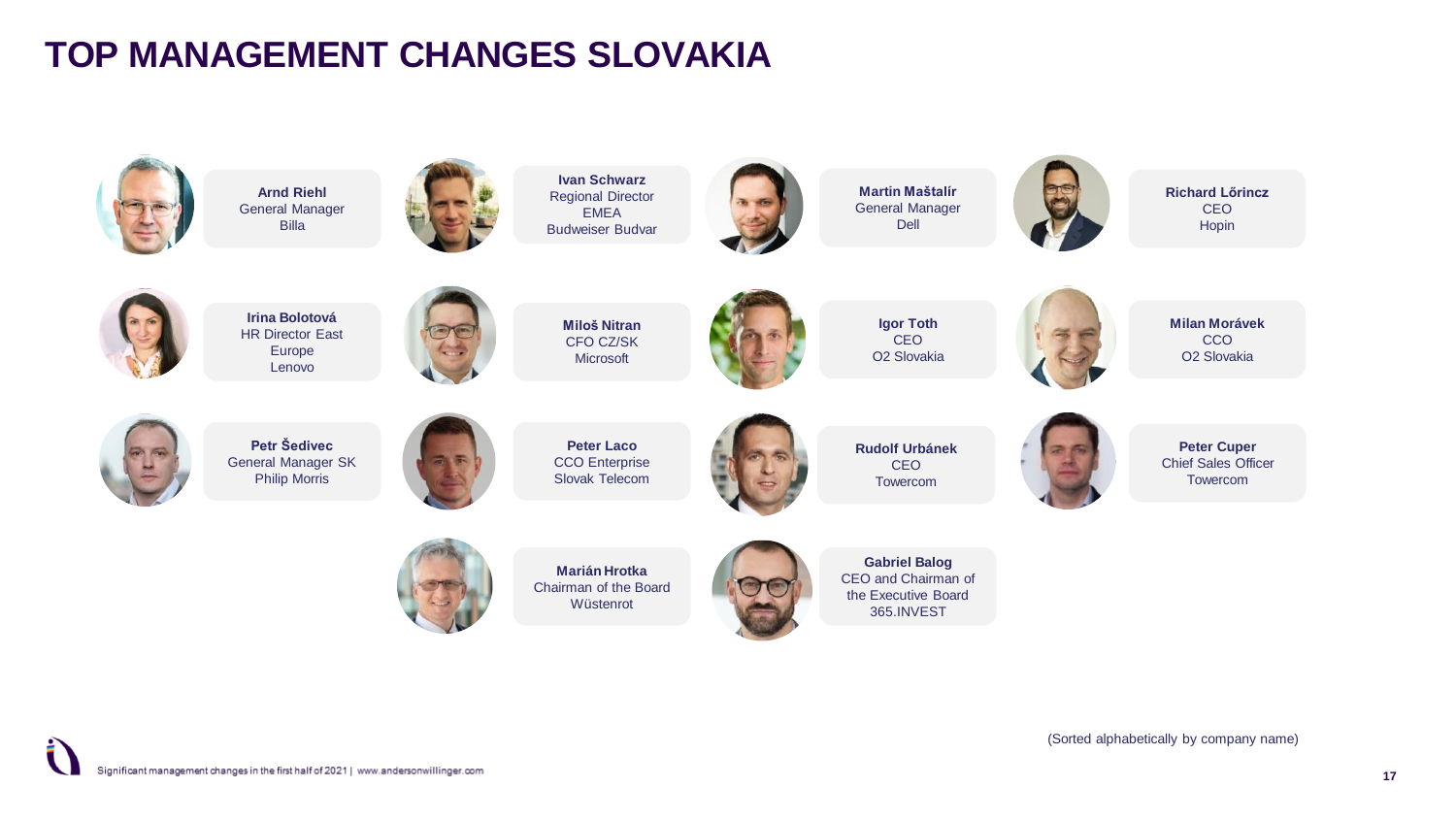## **TOP MANAGEMENT CHANGES CEE REGION**

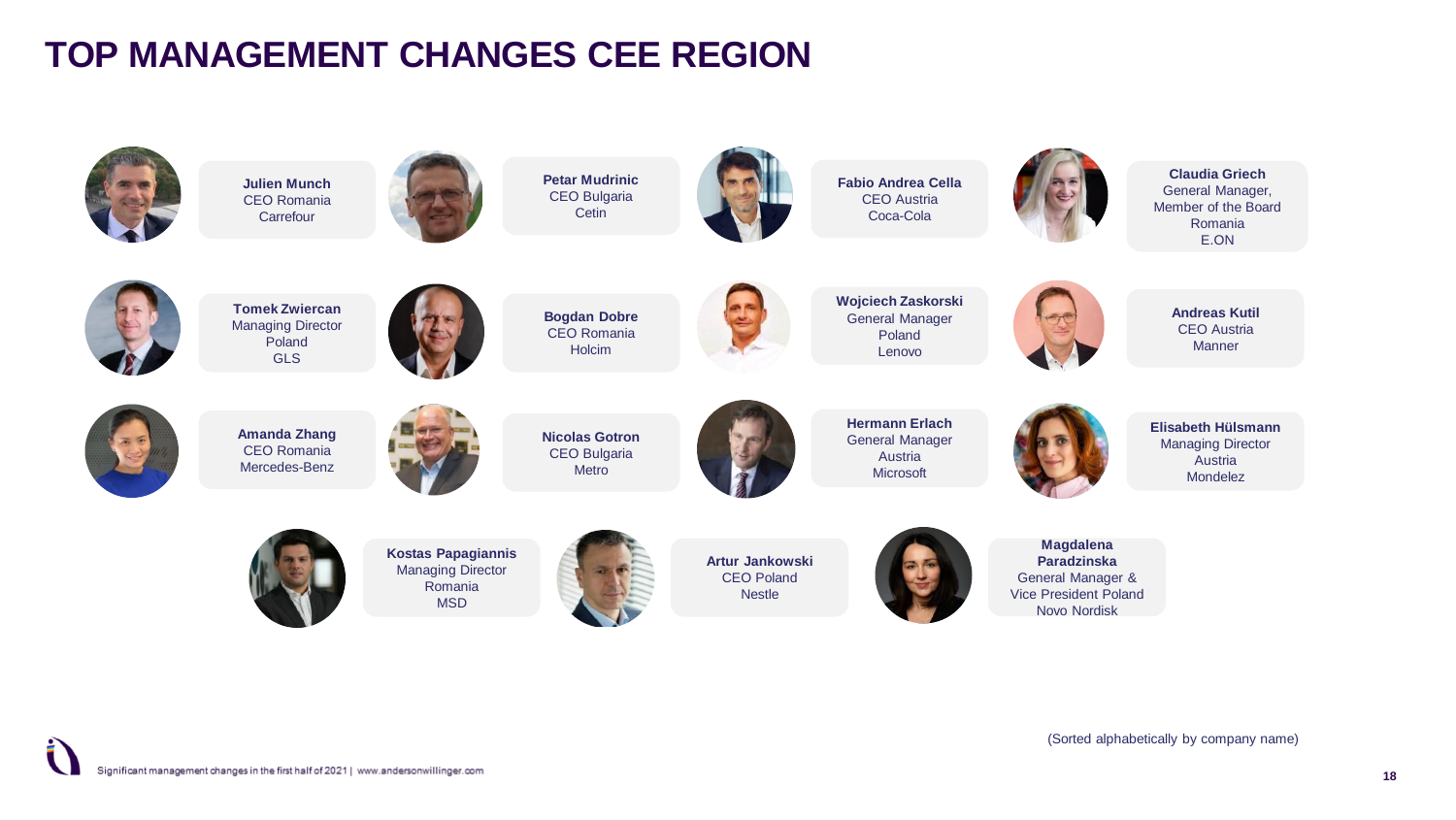### **TOP MANAGEMENT CHANGES CEE REGION**



**Peter Reuben** CEO Bulgaria **OBB** 



**Cecilia Tudor** Managing Director Romania Renault



**Mihai Bordeanu** President Romania Renault



**Diana David** Managing Director Romania SAP

**Marcin Hutyra** Executive Vice President for Central Europe Skanska Poland



**Teodora Petkova** Chairperson of the MB, CEO Unicredit Bulbank, Head of Unicredit for Eastern Europe, Unicredit Bulgaria



**Ana-Maria Paslaru** Managing Director, Unilever South Central Europe

**Mihaela Stroia** CEO - President Uniqa Life Insurance **Directorate** 



**Yulian Grigorov** General Manager Xerox Poland